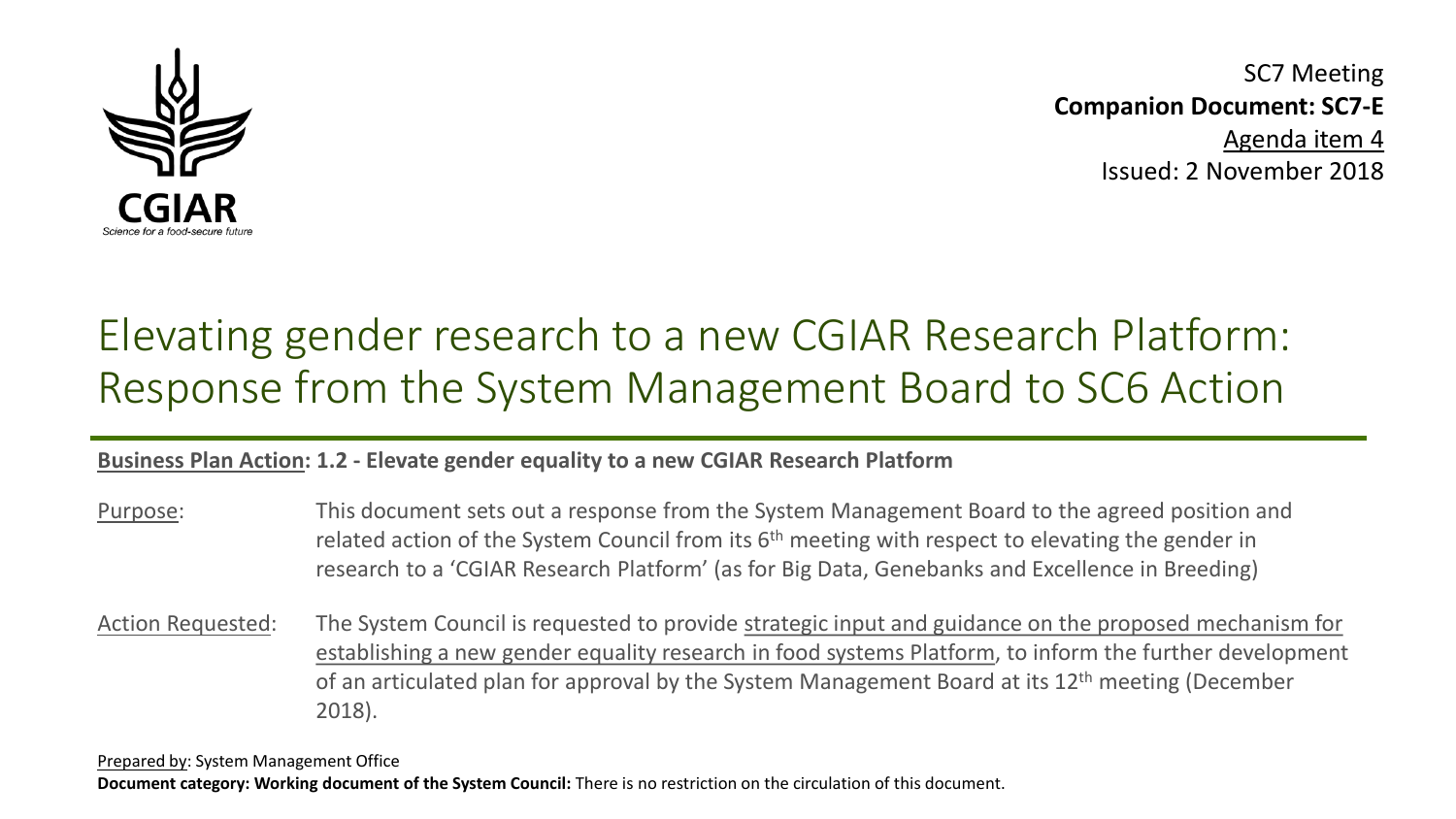

### 1. Historical background

**1991** - CGIAR Gender Program initiated (backing of 8 key funders)

**1999 - 2012**:

- Gender and Diversity Systemwide Program (gender in the workplace)
- Participatory Research and Gender Analysis Programme (PRGA) for gender analysis (research component)
- **2011**: 'Gender Strategy' approved by Consortium Board, 2011
- **2011-2016**: CGIAR Senior Consultant on Gender (2011-2016) facilitated the Gender and Agricultural Research Network (research and workplace)
- **2015**: Diversity and Inclusion Strategy approved by Consortium Board<sup>\*\*</sup>
- **2017-2022**: "Collaborative Platform" on gender established within the CGIAR Research Program Policies, Institutions and Markets"
- **April 2016**: IEA commissioned evaluation at request of System 2 parts:
	- I. Gender in CGIAR Research
	- II. Gender in the Workplace
- **April 2017**  Recommendations to Centers, System Management Board and System Council (refer meeting doc SC7-05)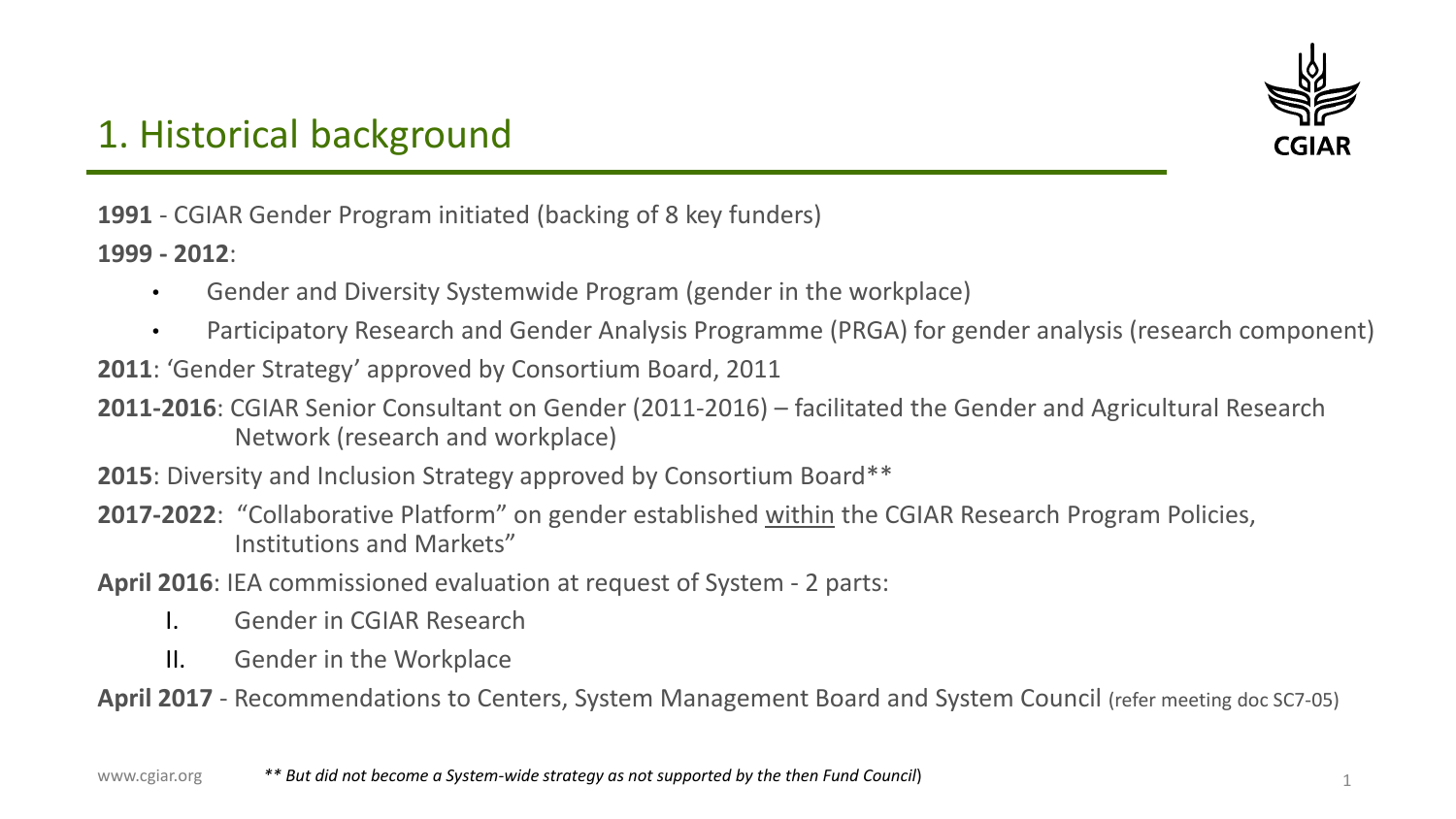

## 2A. Current context: Agreed position and related action from SC6

### **1. Agreed position:**

The System Council **endorsed** the concept of the currently named 'CGIAR Collaborative platform for gender research'- housed in the CGIAR Research Program on Policies, Institutions, and Markets (PIM) - becoming a fully-fledged **CGIAR Platform**, thus the equivalent status of the Excellence in Breeding, Big Data and Genebanks Platforms, to deliver:

- Global leadership on gender equality and agriculture research that has transformative impacts
- Greater visibility for innovative work on gender equality research conducted across CGIAR
- Stronger convening power of the Platform
- Full embedding of gender equality in the fabric of CGIAR
- Greater ability to absorb and deploy finance to leverage gender equality integration across CGIAR
- Facilitating more extensive engagement of CRP directors and other program elements
- Access to a wider set of funding pathways
- More prominence in System reporting

### **2. Related Action from SC6**

By not later than the System Council's 7<sup>th</sup> meeting (15-16 November 2018) **the System Management Board ('SMB') will advise the System Council on the outcome of SMB discussions/decision-making** on the following themes for a **Gender Equality Research Platform**, with the same status as the three other CGIAR Platforms:

- Arrangements: hosting, leadership and partnerships and timing
- Funding modalities
- Scale and scope of activities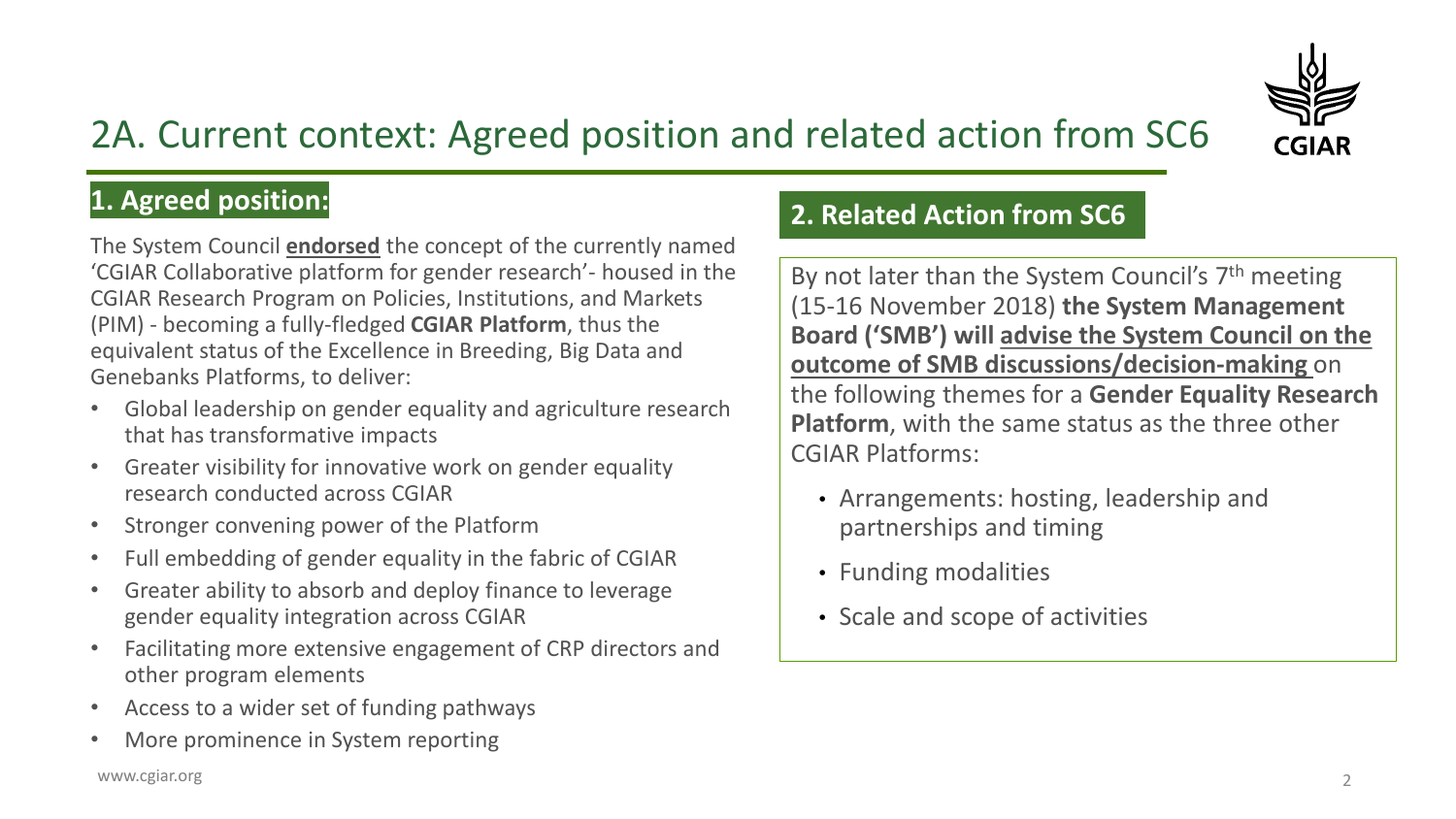

### 2B. Current context: Strengthening gender equality in CGIAR workplan

Since SC6, a workplan focused on strengthening gender equality in CGIAR's research and workplaces has been undertaken with the support, including financial resources, of several Funders (including ACIAR, BMGF and IDRC) which has facilitated:

- 1. A stock-take on gender-related activities and testing of various future scenarios with stakeholders across the System
- 2. Distinct workstreams for gender in research and gender in the workplace, recognizing the importance and possible synergies between the two, but that the development of each should take place separately.
- 3. The identification of key elements for a framework for CGIAR's gender in research to make a business case.
- 4. A series of options for achieving an elevated CGIAR Platform on Gender Equality in Research for consideration and adoption by the SMB (in October 2018)
- 5. The integration of gender equality, diversity and inclusion principles more prominently in the inaugural 2019-2021 CGIAR System 3-year Plan than seen at SC6

An important part of the process has been a **Gender Equality and Diversity Reference Group** which has provided a forum for representatives of key stakeholder groups across the System to bring together information, perspectives and ideas to shape a 'homegrown' solution.

#### **The Gender Reference Group has included representatives of the following:**

- Funders
- System Management Board (2 Gender Champions)
- Center leadership through Board Chair, Director General, DDG
- CGIAR research through DDG-R, CRP leader, gender researcher
- CGIAR workplaces through Human Resources Community of Practice
- Current gender collaborative platform
- System Organization management and other staff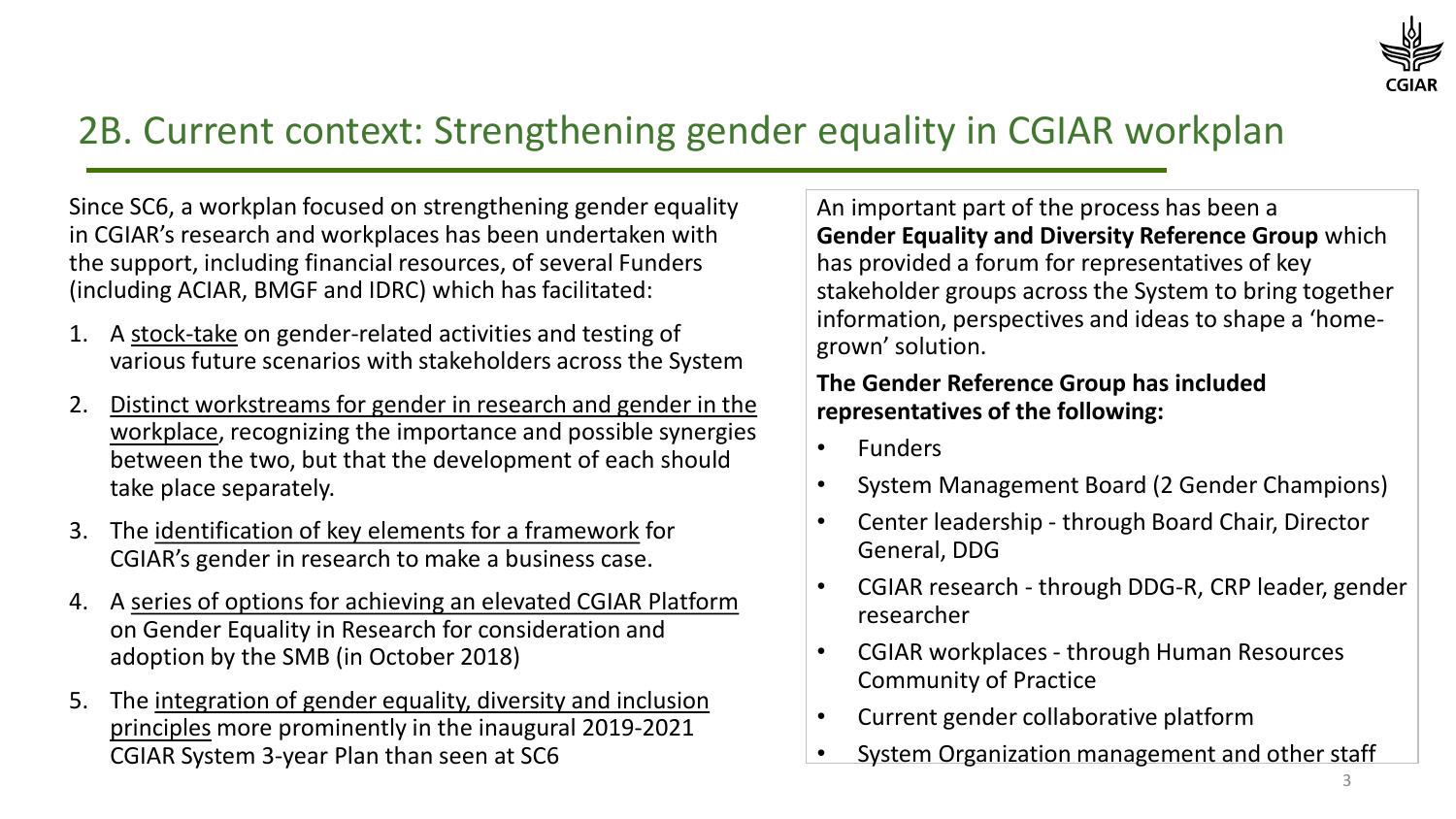### 3. The business case for an elevated 'Gender Equality in Food Systems Research Platform'



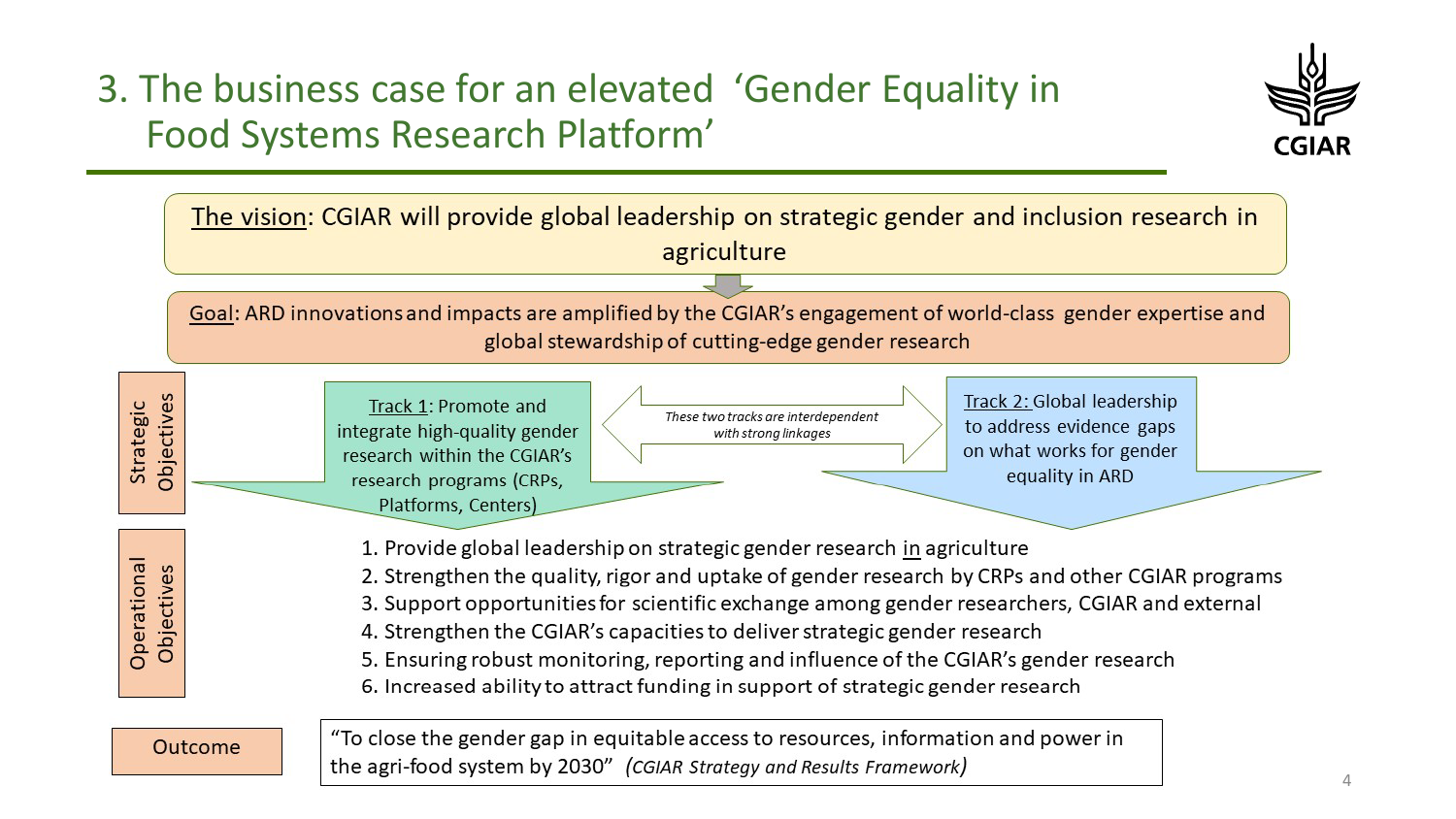### 4A. Outcome – SMB 11 (Extraordinary meeting, 25 Oct 2018) Gender Equality in Food Systems Research Platform



The System Management Board adopted the recommendation that for SMB12 (13 December 2018), the Board be presented with a more articulated plan for issuing a call for proposals for a new Platform that would respond to the following agreed set of principles and requirements:

- Overall the Platform should demonstrate **CGIAR as a clear steward** of its gender research work
- The Platform should **address the strategic and operational objectives** outlined in the business case.
- Proposals should be submitted by **a CGIAR Center as Lead Center**, which would carry overall fiduciary and programmatic responsibility for the Platform vis-a-vis the System Organization, and which would preferably work in **partnership with one or more CGIAR Centers as significant implementing partners**
- **Platform Director** with senior-level gender expertise
- Platform should be **hosted by a CGIAR Center, preferably in a multi-Center location (not necessarily in Lead Center HQ)**
- **Arrangements for Platform activities** should be clearly articulated in the proposal, and should maximize involvement of other CGIAR entities
- Additional governance through **advisory body** with a balance of perspectives from within CGIAR and from outside.
- **Adequate funding** to be provided via the FinPlan with a resource mobilization strategy to outline additional fundraising by the Platform, plus a strategy for using funding to support wider gender research
- **Platform should have specific mechanisms for engaging gender researchers** including building on positive activities undertaken currently by the Gender collaborative platform and ensure robust mechanisms for monitoring and reporting at System-level.
- A clear plan to outline necessary transition between current and future structures